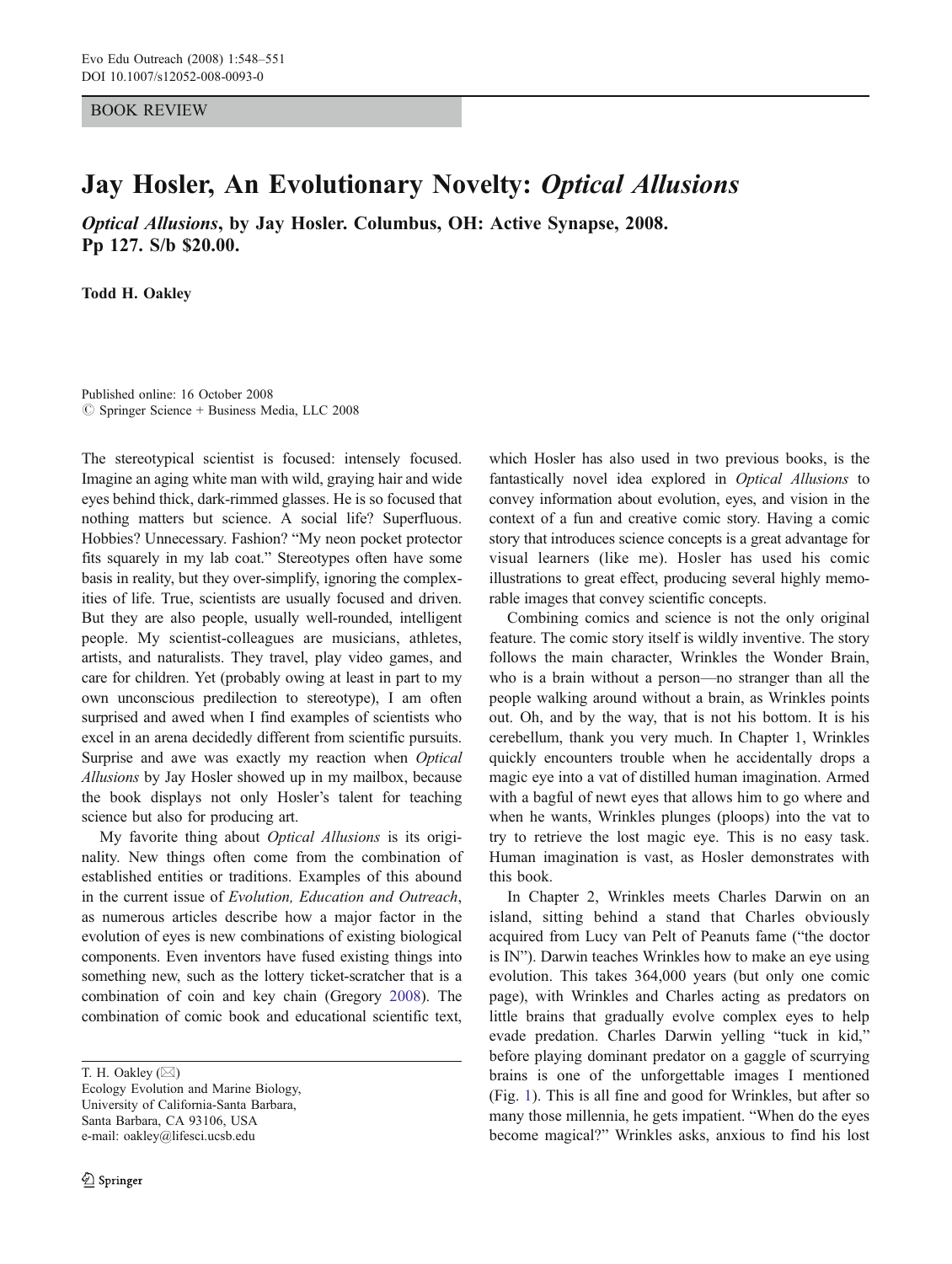<span id="page-1-0"></span>

Fig. 1 Charles Darwin and Wrinkles the Wonderbrain play a friendly game of "Dominant Predator" to illustrate how natural selection can gradually produce something even as complex as an eye

magic eye. Darwin replies that magic only exists in books and suggests that Wrinkles find the mythical Cyclops of Homer's Odyssey. With a bite on one of the magic newt eyes, Wrinkles wishes to go to the Cyclops.

In Chapter 3, we discover that there is one problem with Wrinkles' wish: Cyclops is not only a mythical creature, but also a giant, killer eye-bot (spelled "C.Y.K.L.O.P.S.") built by an evil villain named "The Perfectionist" as an exact robotic replica of a human eye. The superhero Cow-boy recruits Wrinkles and together they seek to destroy the killer eye-bot who is wreaking havoc on the town of Pasteurville. The Perfectionist has created a perfect replica of a human eye that even includes perfectly replicated imperfections. This leads to one of my favorite images of the book. Wrinkles and Cow-boy make their way to the retina, and Cow-boy teaches Wrinkles about the eye-bot's perfectly copied blind spot. Cow-boy reaches down and yanks on a "cable" (a ganglion cell axon), uprooting a rod cell as if harvesting a carrot. "Why are rods buried beneath all those cables, shouldn't they face the light?" asks Wrinkles. Cow-boy shows Wrinkles the blind spot, where all axons are bundled together to make the optic nerve, which plunges down through the retina, leaving no place

for any rods or cones in that place. These images provide an immediate understanding of why we have a blind spot (Fig. 2).

Another of these replicated imperfections of real human eyes becomes the eye-bot's Achilles heel. Cow-boy and Wrinkles find and block the Canal of Schlemm (which is labeled "Do Not Block"), producing a glaucoma that explodes the eye-bot. As Cow-boy hauls him away, The Perfectionist gets the last laugh by tricking Wrinkles into wishing he were tied up on a pirate ship. This wish comes true, and Wrinkles goes on to meet some pirates. But these are no ordinary pirates.

In Chapter 4, Wrinkles finds himself tied up on the deck of a pirate ship crewed by misfit stalk-eyed flies. After teaching the human captain and his wife that acquired traits (like lost limbs) are not passed to offspring, Wrinkles learns about the plight of the crew. Where they are from, there is strong discrimination—only the males with the longest eye stalks can mate. Long-stalked flies are better at fighting, and the females also prefer longer stalks, which might be an indicator of better genes. The flies' tale of heartache is a lesson for Wrinkles on sexual selection. But Wrinkles does not win any friends by bluntly distilling the flies' story as a description of "a bunch of wimpy, unattractive guys with bad genes." Those wimps also own a big cannon, which they use to shoot Wrinkles off the ship. A short time later, Wrinkles finds himself on another island.

This time, Wrinkles washes up on an island inhabited by Clio, the muse of history in Greek mythology. After another brief, but still striking visual, where Wrinkles demonstrates the function of his wrinkles by inflating, showing how they allow folding more brain into a small skull, Clio introduces Wrinkles to the Cyclops. This time, it is the Cyclops that Darwin suggested, Polyphemus. He goes by "Polly." Although Polly lost his eye in a battle with Odysseus, he has the support of a bunch of cave animals that lost their eyes naturally, over evolutionary time. Wrinkles meets a blind cave fish, and after donning a pair of X-ray specs, he learns how cavefish lens cells die during development. In other vertebrates, the lens signals to the optic cup, and without those signals, cavefish eyes do not develop

Fig. 2 Wrinkles the Wonderbrain ponders the imperfections of the human eye with super hero Cow-Boy

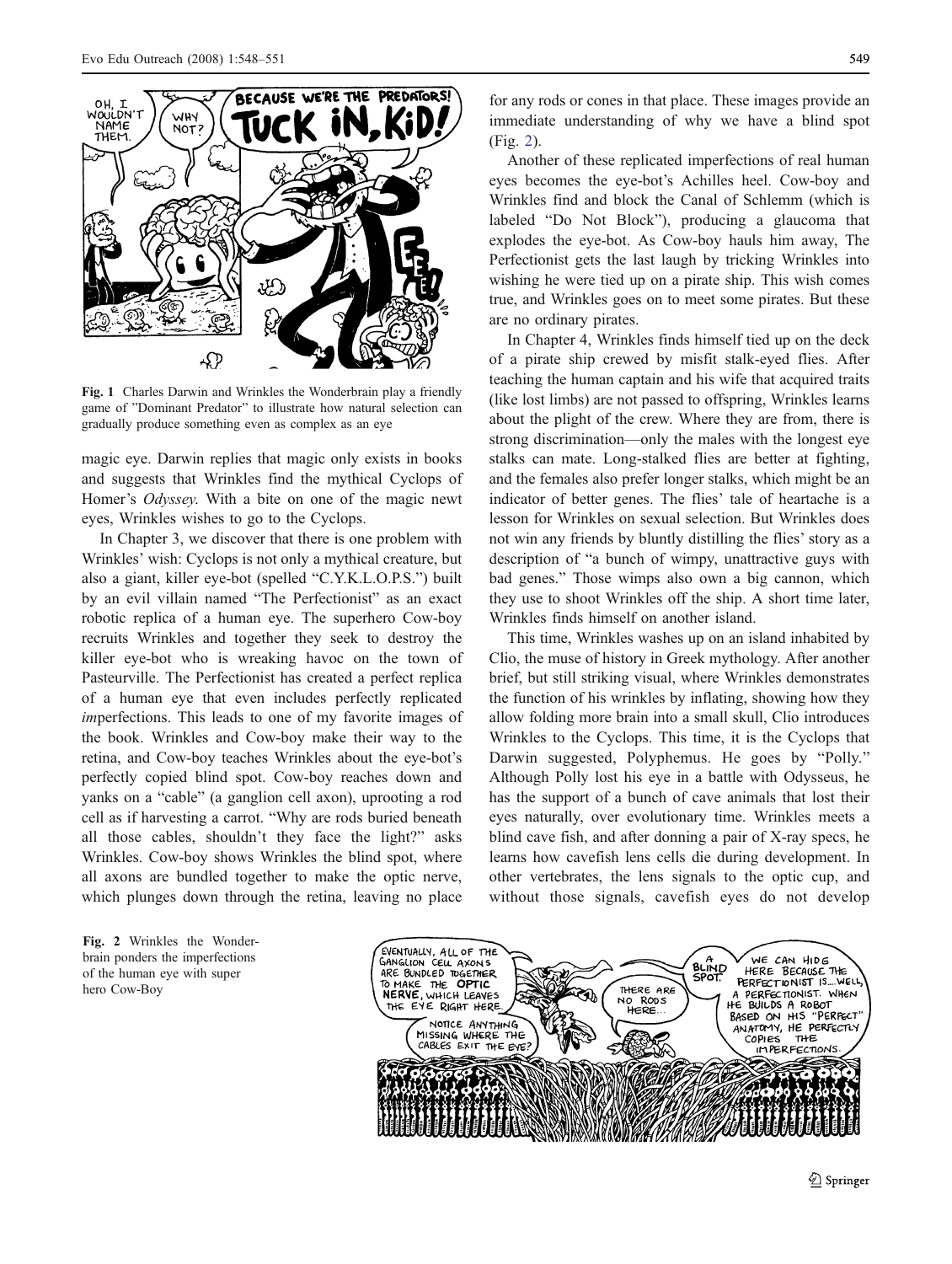properly. Wrinkles learns that mutations that occurred during the evolution of cavefish favored more taste receptors at the expense of eyes, and this is probably the reason why cavefish lost their eyes during evolution. Clio asks Polly to take Wrinkles to the "cerebro-expand-omatic" (the library), so Wrinkles can devise a plan to find the lost magic eye. During his 5-year sabbatical, Wrinkles the brain creates a robotic body for himself. The mildly flirtatious Clio pinches Wrinkles' back side (the rear of his new robo-bod, not his cerebellum), revealing a fatal flaw: the butt-activated ejector seat. Wrinkles is abruptly sent into orbit.

In Chapter 6, Wrinkles meets the sun while in orbit. We learn about different kinds of radiation that the sun produces. Wrinkles apparently learned something on his 5-year sabbatical in Clio's library because he eloquently explains how three different kinds of cone cells work together to produce color vision in humans. Wrinkles begins to feel the effects of the thin air at the edge of the atmosphere, so he bites another wish-granting newt eye, asking to be back down on Earth. When he lands, he finds that one of the Men In Black is convinced Wrinkles is an alien.

In Chapter 7, we learn that the man in black (Igor) actually works for Dr. Kleeshay, who plans to use a protein named Larry to take over the world. Larry is a selfdescribed "ginormous rhodopsin molecule engineered by Dr. Kleeshay." Some people call Larry the—here I can almost hear a dissonant organ chord to heighten the suspense, just before the squiggly text that reads—"Wereprotein." Larry, like any rhodopsin, can change shape. Larry's shape changes when the retinal that is part of him is struck by light and changes itself. Next is another of my favorite sets of images, simple but effective. Hosler draws a pretty standard line representation of the chemical chromophore retinal, and Wrinkles shines a flashlight on it. In the next panel, the retinal straightens out, with motion lines and a sound effect, "ding." Later, when light shines on Larry (the rhodopsin were-protein), the retinal makes a "clink" sound, and Larry himself changes shape, howling at the moon (Fig. 3).

It turns out that Dr. Kleeshay is raising mutant zombie G-proteins, to be activated by Larry. Since a single opsin activates many G-proteins, which eventually lead to a photoreceptor sending a signal to the brain, Kleeshay plans to use Larry to turn millions into mindless zombie slaves. Luckily, Wrinkles knows that phosphates will quench rhodopsin signaling. Wrinkles adds phosphates to Larry, which happen to look like breasts in Hosler's drawings, leading Larry to change his name to Lariette. After saving Larry(ette), Wrinkles pops another newt eye and hastily wishes to be as far away from Dr. Kleeshay and Igor as possible.

In Chapter 8, Wrinkles finds himself frustrated and sitting beneath a large shady tree. Actually, he finds out that it is the tree, an idealized construct of the imagination, a Platonic type. The tree has been Yggdrasil, has dropped an apple on Newton, has eaten Charlie Brown's kites, and has shaded the Buddha. The tree is also phylogenetic trees, and it teaches Wrinkles how phylogenies are constructed, that there are no "lower animals" living today, only evolutionary survivors, and that lineages can converge separately on



Fig. 3 a Larry the Were-protein is a giant rhodopsin molecule, complete with light reactive chemical, retinal. When light hits retinal, "ding," it changes shape. b Larry in his trans-state after being exposed to light. Dr. Kleeshay wants to exploit Larry's Jeckyll and Hyde tendency to control the minds of millions